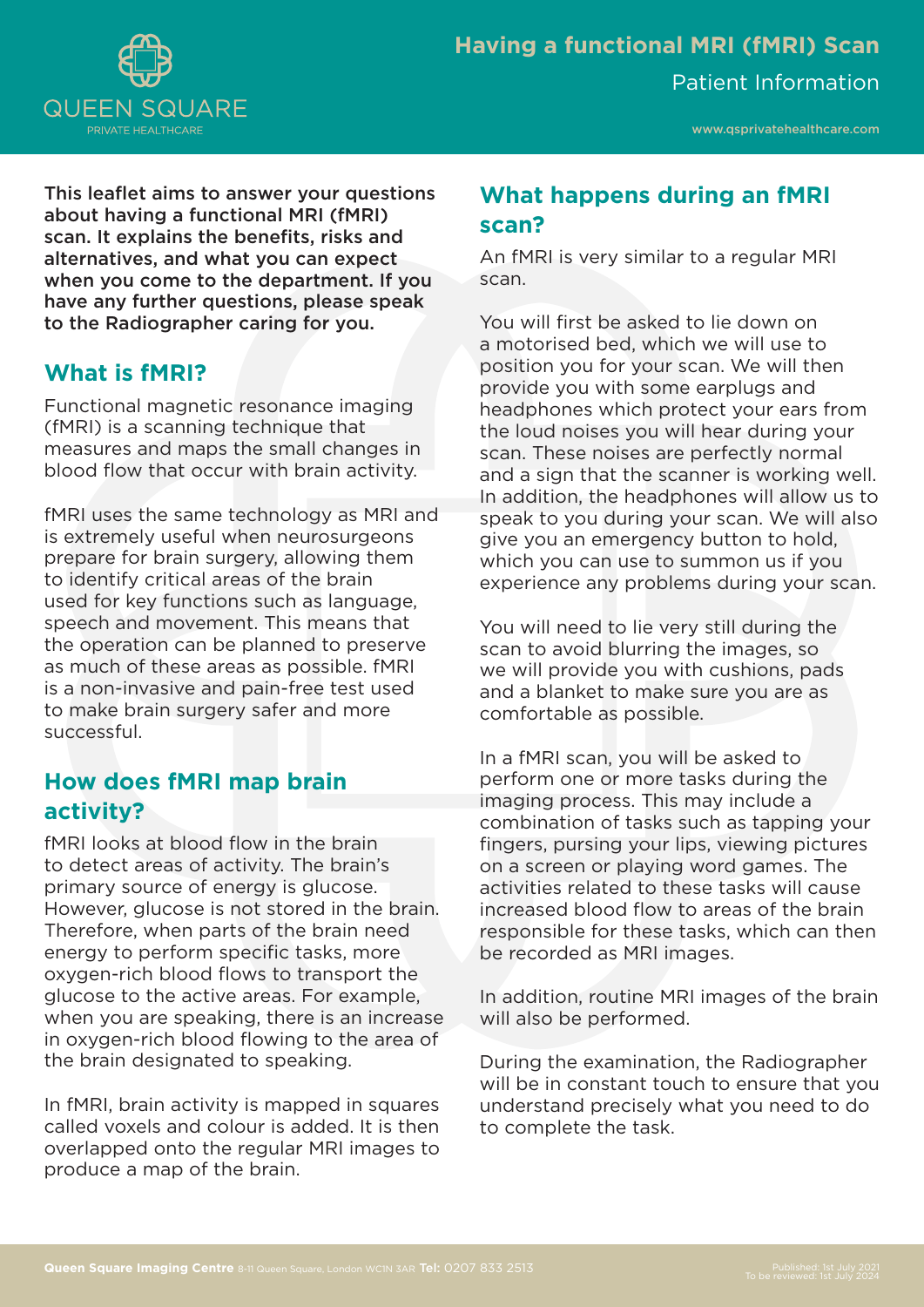

www.qsprivatehealthcare.com

# **How long will it take?**

This depends on the type and number of tasks we need to perform to address the specific questions that your surgeon has asked us. On average, an fMRI scan will take around an hour, with around 20- 30 minutes of that time requiring your participation with tasks.

Typically, we would advise you to plan to be in the department for around an hour and a half.

# **Why should I have an fMRI scan?**

An fMRI scan can help your surgeon decide on the safest and most effective surgical approach for you. Your doctor will have performed an analysis of the risks and the benefits of having the scan before referring you.

# **What if I am claustrophobic?**

If you are claustrophobic, we recommend you contact us to discuss your concerns. Our wide-bore MRI scanner is typically considered more comfortable than most other scanners, and we will be happy to talk to you more about this.

You may also want to talk with your referring doctor or GP, who may prescribe medication to help you relax (although you must be awake and alert from an fMRI scan to work). Unfortunately, we cannot prescribe this medication for you in the MRI department.

## **Are there any alternatives?**

Your doctor has referred you for an fMRI scan as they feel that this is the best option for you. Often, they will have referred to 'best practice' guidelines when deciding on the most appropriate imaging test to use. Alternatives may be available but may not provide the same level of information. If you would prefer not to have an fMRI scan, you should discuss this with your doctor.

## **How can I prepare for the scan?**

There is very little preparation required for an fMRI scan.

If you are taking any medicines, please continue to take these as usual unless you have been told otherwise by your doctor. It would also be advisable to arrive well hydrated. This will help if we need to do an injection of contrast dye.

If you need to bring your children with you, please bring along an adult who can supervise them while your scan is underway. Unfortunately, we are unable to offer childcare facilities.

**Please tell us if you have a cardiac pacemaker or any other cardiac device or if you have had surgery within the previous six weeks. This may affect how we perform your scan and may require us to reschedule your scan.** 

**If you are or think you may be pregnant, please also tell us before your appointment.**